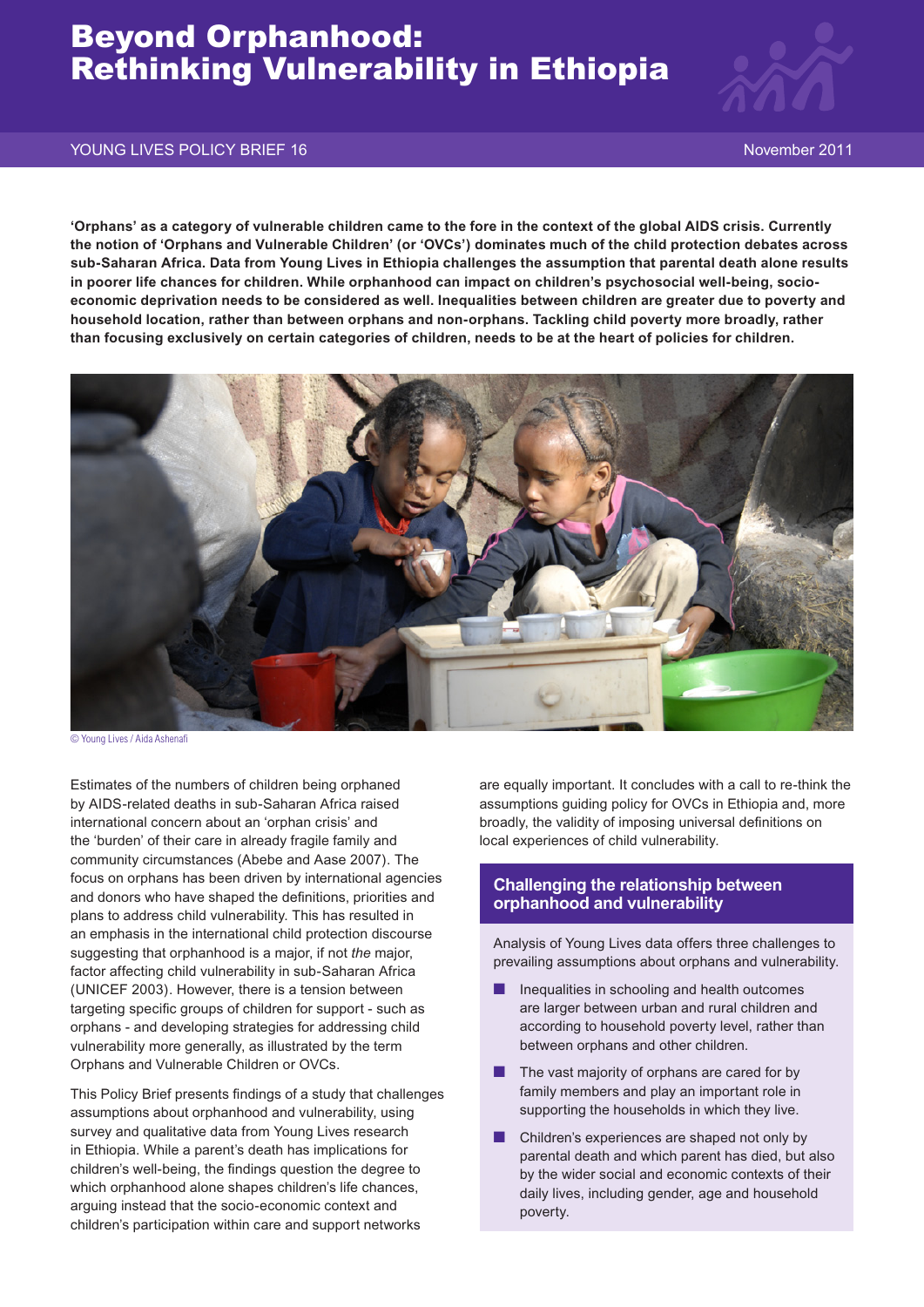# Do orphans have poorer life chances than other children?

There are an estimated 5.4 million orphans in Ethiopia as a result of the death of one or both parents, with around 15% of these believed to have been orphaned as a result of HIV/ AIDS (EMOH 2007). Within the Young Lives study in Ethiopia one in five of the older children had lost one or both parents by age 15, and one in ten of the younger group by age 8. As is the case internationally, paternal orphaning is more prevalent. In 2009 5.8% of the younger children and 14% of the older children were paternal orphans; reported maternal orphanhood was 2% and 4%, respectively. Parental absence was even more prevalent: 19 per cent of the younger cohort and 22% of the older cohort reported having absent fathers.

A widespread assumption has been that orphans have poorer life chances than other children. However, our findings indicate that inequalities in schooling and health outcomes are much larger along other dimensions of vulnerability, such as the location of children's households (rural or urban) and the consumption level of the household (as a proxy for wealth) than between orphans and non-orphans.

Younger orphans (either having lost one or both parents – so-called 'single' or 'double' orphans) are slightly *more* likely to be enrolled in school when compared to younger children whose parents were alive. This is in contrast to older orphans who are slightly less likely to be enrolled in school than other children their age. There are, however, much more significant disparities in school enrolment among both age groups due to household location, with higher enrolment among urban children. Similar disparities are evident in terms of household wealth, with children in betteroff households more likely to be enrolled in school in both age groups. Given that the Young Lives sample is pro-poor, the disparity is likely to be much wider at the national level.

Using body mass index (BMI) as an indicator of health we find greater disparities based on where children live and the wealth status of their household (with poor children and those in rural areas faring worst) than in relation to orphan status. In addition, orphans living in better-off households fare better on health indicators compared to orphans in the poorest households. Results for the older cohort indicate that orphans in the poorest households are less likely to be underweight than non-orphans in the poorest quintiles. In the younger cohort, there are no differences between orphans and non-orphans in the poorest households.

These findings may at first appear surprising, but could be attributed to the fact that children who had experienced the death of one or both parents were (at the time the question was asked) more likely to be living in better-off households, possibly reflecting a tendency for children to be taken in by family members who are financially better-off. Children's outcomes, however, are not the same as their subjective experiences, and it is important to understand the ways in which young people experience and make sense of parental loss within the context of their everyday lives.

## Are traditional care and support networks able to cope with the 'orphan crisis'?

Given the fragility of many Ethiopian households, the role of the extended family and of community-based organisations has become a key question for OVCs programmes. With the concerted shift away from institutional care, a major concern has been the sustainability of traditional forms of protection and whether the numbers of orphans requiring homes have pushed families beyond their capacity.

Within Young Lives households, almost 99% of all children live with relatives. There is a greater diversity of caregivers for children whose mothers, rather than fathers, had died or were absent. In mothers' absence, grandmothers tend to take on caring responsibilities. For children who had lost both parents, patterns of care also differ by agecohort; younger children are more likely to be cared for by a grandparent (64%, compared to 20% of older double orphans); a much greater diversity of caregivers are reported for older double orphans, as illustrated by Figure 1.

#### **Figure 1:** *Living arrangements of children aged 14–15 years old (2009)*

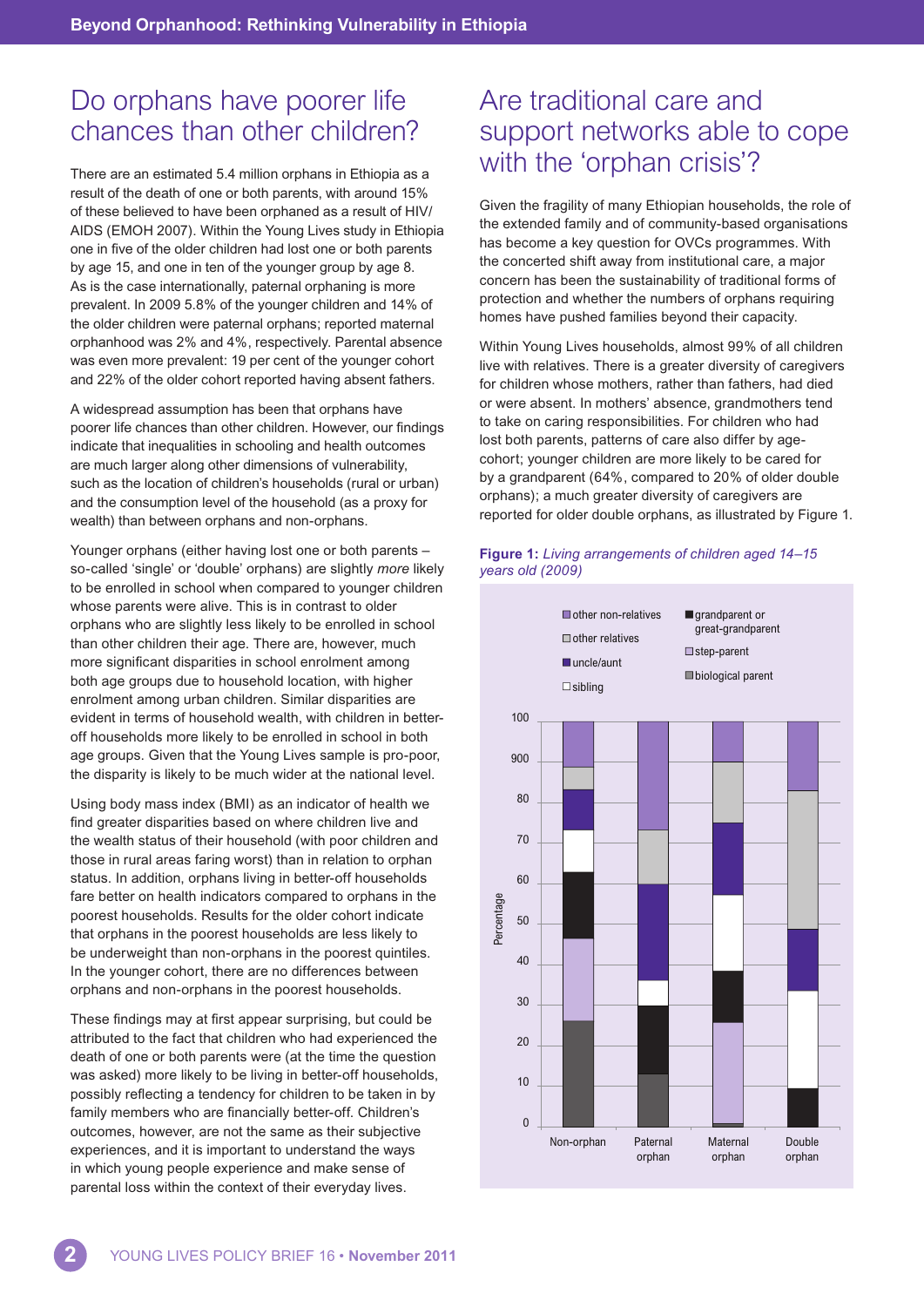Regardless of who is their primary caregiver, the quality of children's care and the security of their relationships are important factors shaping their experiences of orphanhood and vulnerability. At the same time, young people contribute to the care networks of which they are a part. Denbel's case illustrates the sense of respect and obligation that structures children's roles and their responsibilities towards their households<sup>1</sup>.

### **Children contribute to care networks**

Fifteen-year-old Denbel lives in extreme poverty with his mother and brother in Leku, a small town in the Southern Nations, Nationalities and Peoples Region. His mother earns money by trading firewood and Denbel combines daily wage labour with work in a local shop, managing both jobs alongside schooling.

Denbel's father died when he was 2 years old, and the family's economic situation deteriorated. "My mother always says that she doesn't have the capacity to fulfil all our needs," he says. "And I don't feel good because I don't have a father." So Denbel got a job, explaining: "When my family couldn't provide me with the necessities, I decided to work on my own and earn money to get what I need." He gives his mother about a third of his earnings and uses the rest to cover his school expenses.

Children's experiences of orphanhood are therefore grounded within the context of their everyday roles, responsibilities and relationships. Casual jobs like working in the fruit and vegetable markets, grocery stores or mechanic shops are often more accessible to boys like Denbel, while girls' work tends to be based around or inside the home. Nonetheless, girls' contributions are also essential for mitigating household poverty. The majority of children live with their extended family and are part of mutual care and support networks which shape their experiences of orphanhood and vulnerability.

# Is orphanhood the major source of vulnerability for children?

Children's experiences are shaped not only by parental death but also by the wider contexts of their daily lives, including gender, age and household poverty. Genderbased violence, such as rape and harassment, are common fears for teenage girls, and this influences their livelihood opportunities and feelings of insecurity in the streets. Positive relationships with caregivers help children in their daily struggles and where care and support are strong, children do not refer to parental death as a main factor shaping their current lives. These points are illustrated by the following cases of Genet and Tsega.

### **Poverty shapes children's experiences of orphanhood**

Genet began living with her aunt following the death after long periods of illness of her mother (when Genet was aged 5) and her father (when she was aged 7). She was 15 at the time of interview. In Genet's view, her aunt and uncle provide well for her, and theirs is one of the better-off households in our sample in Addis Ababa. When asked about missing her parents she replied, "I feel nothing because I didn't know them very well…I feel a little sadness but not so much because I have missed nothing." The material security and sense of being nurtured that Genet experiences mediate her experiences of parental death.

This is not the case for 14-year-old Tsega who explains much of her current difficulties with reference to her father's death. Tsega's father died when she was 3 years old. Her mother migrated in search of work leaving Tsega and her elder sister behind to work as day labourers. Her sister was raped by a man whom she later married and whose child she bore.

Tsega believes that her father's death plunged the family into deep poverty and deprived her of his love and protection. Many of her basic needs were unmet, and she feels that had her father been alive he would have sent her to a private school and given her plenty of food: "It is the hunger and lack of food that I cannot handle. I tell my mother when I am hungry. If she has something, she gives it to me, and if she does not have anything she weeps with me."

In contrast to Genet, Tsega and her family contend with multiple layers of disadvantage which is cumulative and compounding, influencing the meaning Tsega gives to her father's death.

Poverty is therefore fundamental in shaping the way children experience adverse events, including parental death, absence, abandonment and illness. Positive relationships with caregivers are protective in mediating children's experiences. In the absence of a strong web of care and material support, parental death provides children with the explanation that gives meaning to their daily struggles.

# Policy implications

The concept of OVCs represents a positive move towards recognition that orphanhood is not the sole source of vulnerability for children in sub-Saharan Africa. In the context of the AIDS epidemic however, orphans have, nonetheless, retained a prominent place in the discourse at many levels – from international agency and donor agendas, through national-level OVCs action plans, down to programmes. Thus, OVCs is not simply a bureaucratic label created